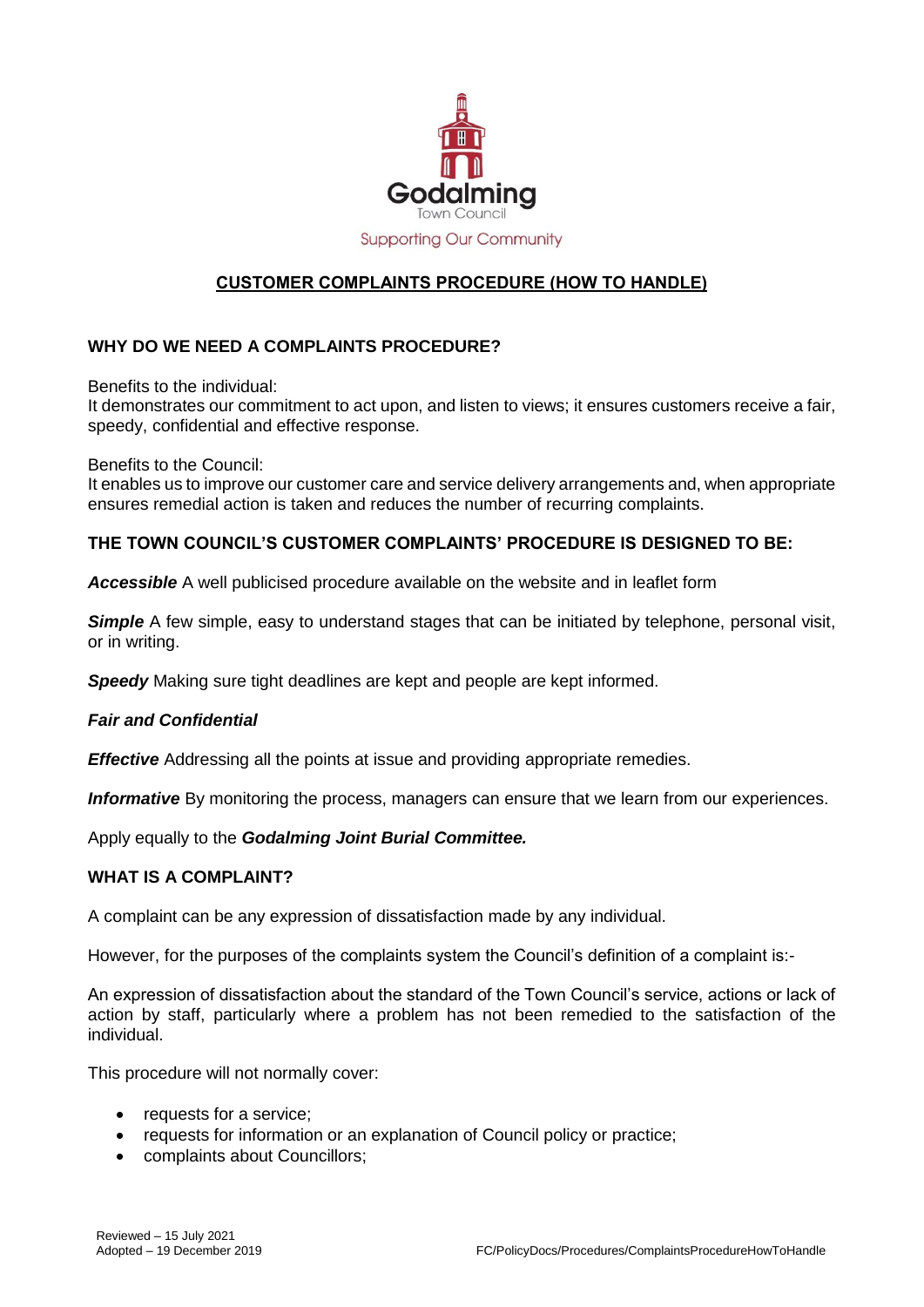- complaints made more than 12 months after the events complained about unless there are exceptional circumstances as to why the complaint could not have been brought within this time; and
- complaints made about a service provided by another local authority.

# **THE ROLE OF COUNCILLORS**

Complainants inevitably approach Councillors at different stages of the complaints process.

- a) As a rule Councillors should advise and encourage complainants to use the customer complaints procedure;
- b) Councillors should get directly involved only when the procedure appears not to be working satisfactorily.

In practice, if a Councillor wishes to log a complaint directly or to pursue the progress of a particular complaint, they should contact the Town Clerk – who will keep the Councillor informed.

The Town Clerk will report annually to Councillors on complaints received in the last year.

# **THE CUSTOMER COMPLAINTS PROCEDURE**

## **Stage 1**

## *Receiving a complaint*

A complaint may be received in a number of ways and Town Council staff are encouraged to recognise any complaint whether made in writing (by letter or e-mail), by personal visit or by telephone call. All staff will give their name to complainants, for their future reference.

The complaint may be made by a third-party and while individuals should be encouraged to make their own complaint it is acknowledged that for many reasons some individuals find it difficult to do so. (For example the recently bereaved may prefer a funeral director to pursue a complaint on their behalf.) Therefore, the Town Council will deal with a third-party (except where data protection legislation prevents the sharing of personal data with a third party).

Any member of staff receiving a complaint shall try and find out the detail of the complaint – in particular the service or matter complained of, and any remedy sought. All such details will be passed on to the office responsible for the service complained of, and/or the Town Clerk as soon as possible.

#### *Recording Complaints*

All complaints must be logged in the complaints file; the file shall be maintained by the Support Services Executive and will be kept confidential.

#### *Who Should Deal with a Complaint?*

In the first instance the Officer responsible for providing the service/issue complained of should deal with a complaint; although, the complainant should be informed of their right to have the complaint dealt with by the Town Clerk should they wish.

#### *Acknowledging and Responding to a Complaint*

In all cases an acknowledgement should be sent within five working days from the day a complaint was received. (Note that this will normally be by letter but where a complaint has been received by e-mail then an e-mail acknowledgement is appropriate.)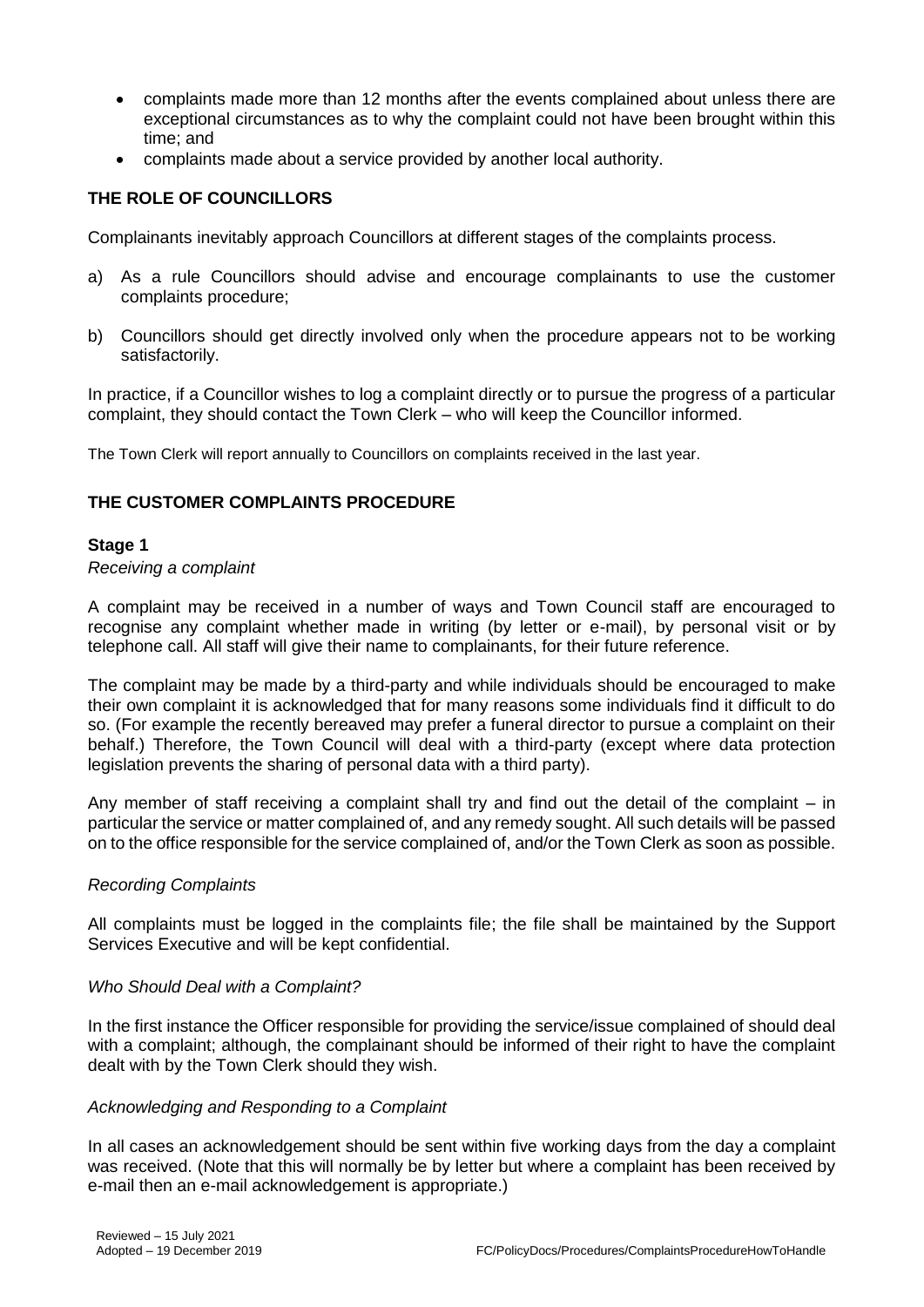In most cases it should be possible to answer the complaint within those five days (in which case the response will also serve as the acknowledgement), if not it must be answered within ten working days. If, in exceptional circumstances, it is not possible to answer a complaint within ten working days then a letter (or e-mail) must be sent on the tenth day keeping the complainant informed and setting out a timetable for response.

A response to a complaint should contain as full an explanation as possible – either of what went wrong (if something did) or why the complaint is held to be unjustified. The response should also inform the complainant of their right to appeal to the appropriate committee (Stage 2).

## *Remedies*

Where a complaint is found to be justified, consideration needs to be given to the appropriate remedy. The remedy should, as far as possible, put the complainant into the position they would have been in, had things not gone wrong.

The types of remedy to be considered should include:

- 1. Providing the service desired.
- 2. Change of procedures to prevent further occurrence of the problem and assuring the complainant to that effect.

Remedies 1 and 2 may be delivered by any member of the Town Council's staff. If the complaint is justified, or after due consideration and consultation, it is found to be justified, the staff member dealing with the complaint is authorised to provide a service if it is normally in their power to do so.

- 3. An apology by letter and/or a visit. (If the complainant has suffered, but not financially, a gesture of goodwill may be appropriate eg. A bunch of flowers).
- 4. Replacement of damaged items.
- 5. Reimbursement of expenses if the complainant has suffered specific financial losses.

Remedies 3, 4 or 5 may only be authorised by the Town Clerk (or in the Clerk's absence the Officer duly authorised by the Council to act as Proper Officer in the Town Clerk's absence) so as to ensure that the Council's approach to remedies is consistent, within the law, and fair to all involved. If any of remedies 3, 4 or 5 are used then the matter must be reported to the relevant committee at the earliest opportunity. The Council has no specific policy for financial compensation in recognition of time, trouble expended by the complainant, exceptional worry, distress or inconvenience caused, any such financial compensation is at the discretion of, and must be authorised by, the relevant Committee.

#### *Monitoring and reviewing the procedure*

The Support Services Executive will monitor complaints received and log the date received, the date acknowledged and the date on which a response was made. The Town Clerk will report, in summary form, annually to the Policy & Management Committee and Joint Burial Committee, as appropriate, on complaints received in the past year. Significant complaints will be reported as they arise, particularly if the remedy requires the Committee's authorization.